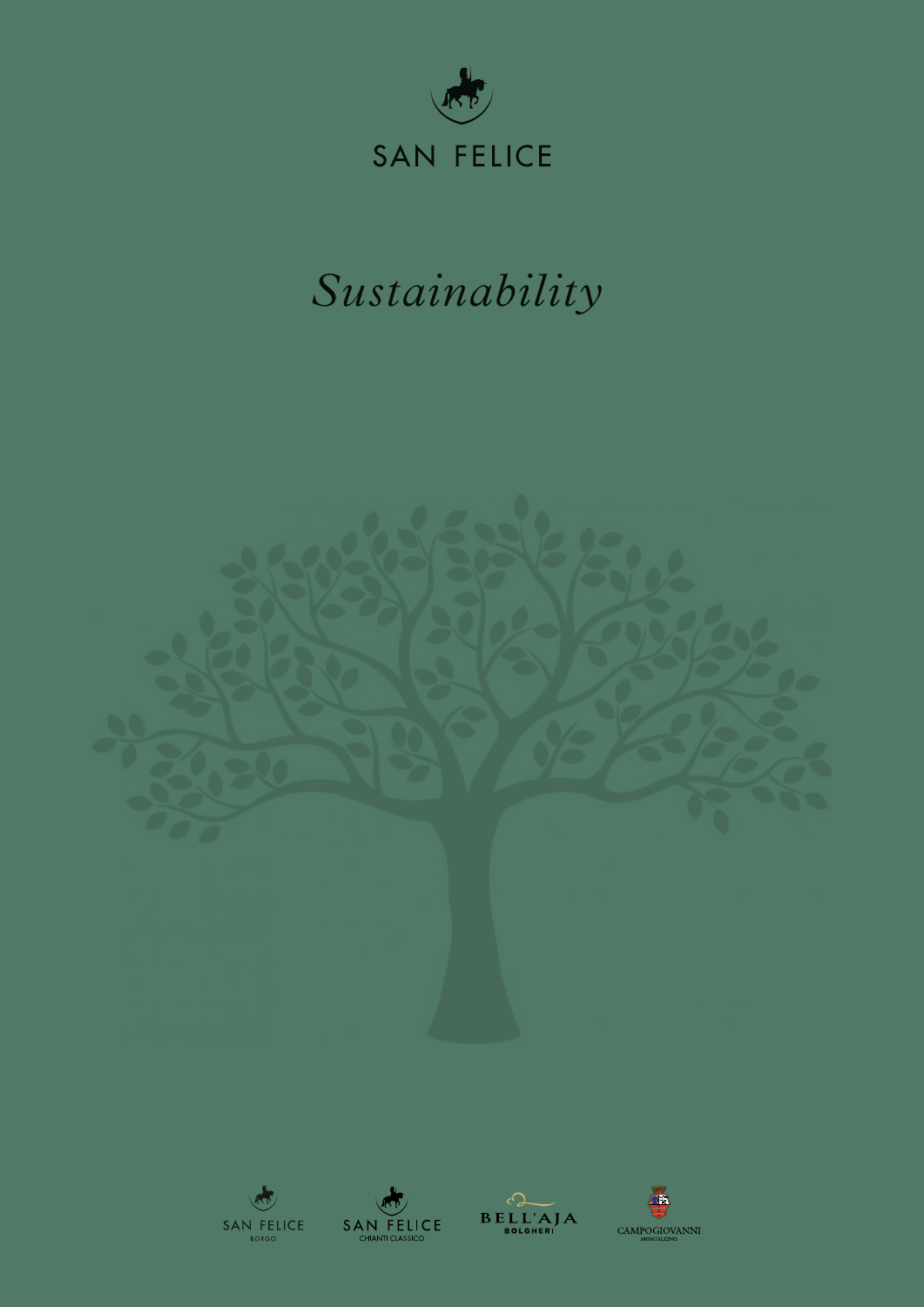## Equalitas Certification

We are a Sustainable Organisation

### *EQUALITAS — Standard SOPD*

### certified

both in San Felice Chianti Classico and Campogiovanni Montalcino estate*,* respondent to sustainability standards compliance about the management of the following activities: grape cultivation, production and aging of still, white and red wines, packaging in glass bottles and Bag in Box.

Born from Federdoc and Unione Italiana Vini, with the co-operation of CSQA Certificazioni Srl, Valoritalia, 3Avino and Gambero Rosso, **Equalitas Srl** promotes **sustainability** within the agri-food supply chain of wine, through an innovative approach that brings together the best initiatives of **best practices**, creating an Italian **sustainable quality** model recognized worldwide, based on three fundamental pillars: **environmental**, **social** and **economic**. The companies that adopt it, spread a collective guarantee mark for the consumer.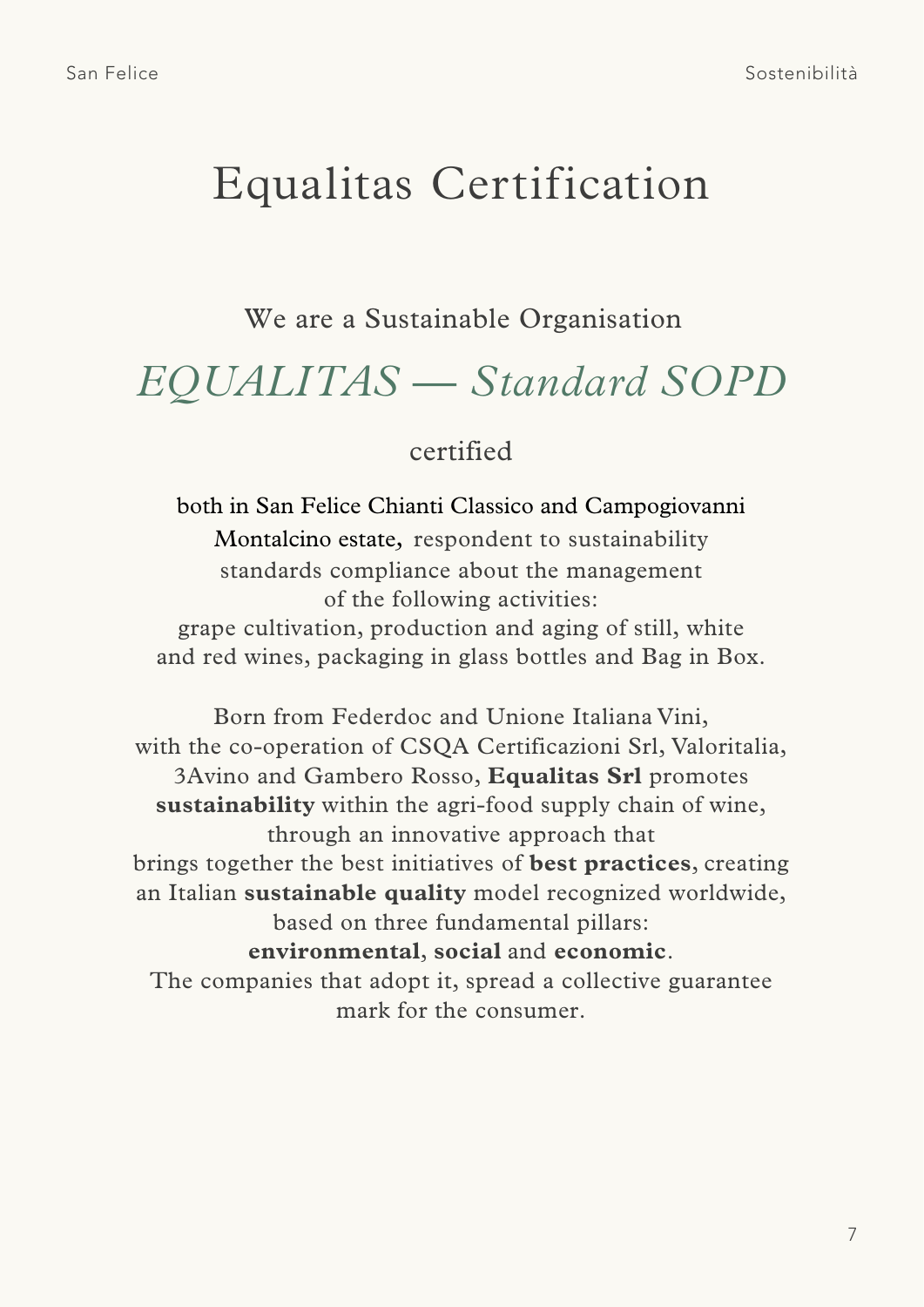## Find out more about our practices and embrace our philosophy

 *#forabetterworld*

The **terracing** and the constant analysis of the flora and microfauna in the vineyards help us to preserve the soil by limiting its erosion.

 $\star$ 

The sustainable management of the vineyards thanks to "**precision viticulture**" allows us to carry out ad hoc treatments for each plant, leading to a lower environmental impact and a higher quality of the product.

 $\star$ 

Through **Georeferencing** and **Maps of vigor** we can identify differences of vigor per area and decide ad hoc treatments exclusively based on actual need.

#### $\star$

**Forecasting Models** allow us to take defense measures of the vineyards, making treatments just if and where necessary, thanks to meteorological and risk of infection data crossing.

#### \*

We have always paid great attention to the **biodiversity of the grape varieties**: with the experimentation started in the Vitiarium, hundreds of varieties have been planted and studied for over thirty years, to avoid the loss of their genetic heritage and for the precious contribution they can give to the viticulture of our winery and beyond.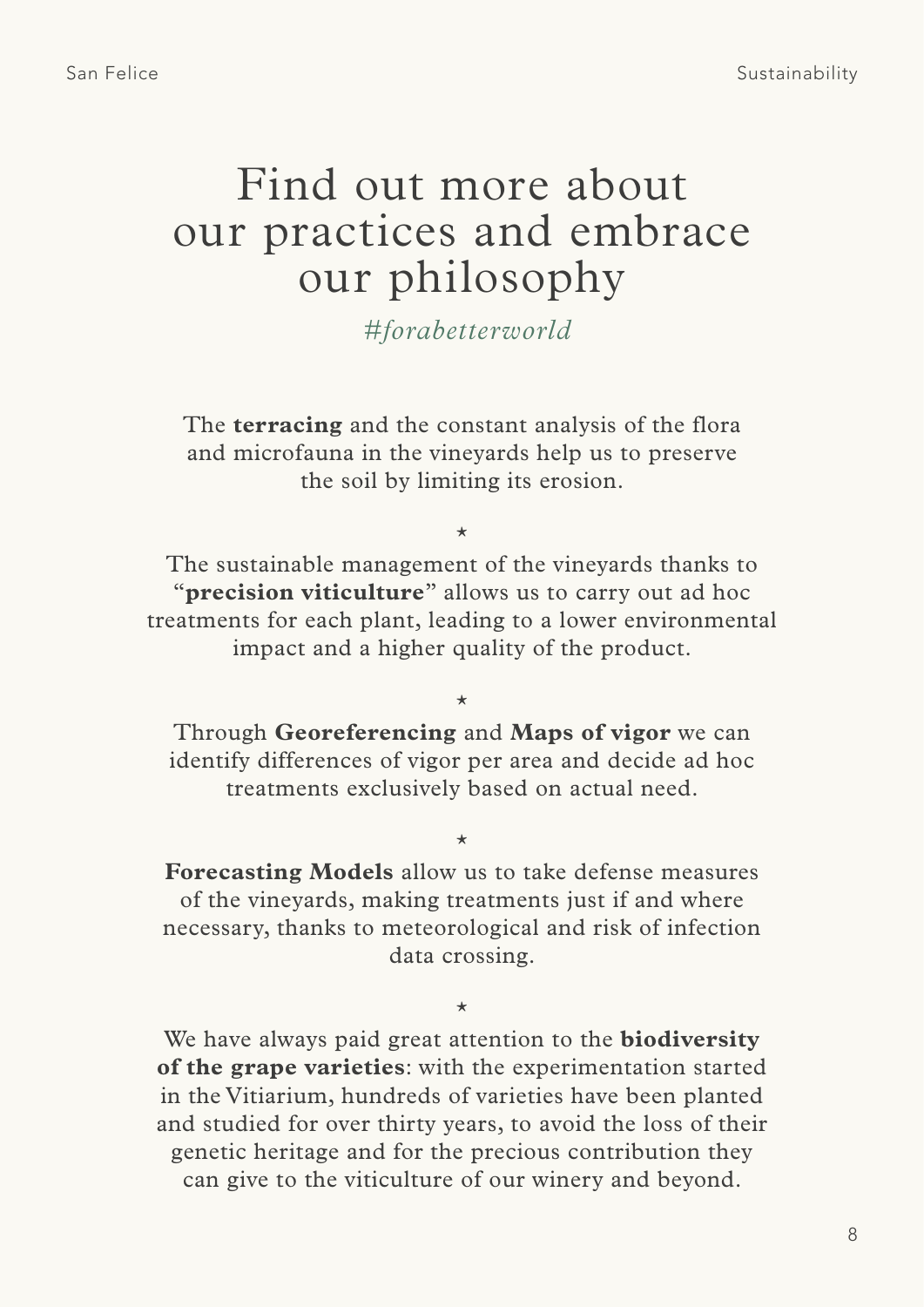$\star$ 

The construction of a new **purification plant** serving the cellar and the adjoining resort has allowed us to be sustainable in terms of water management, through a very sophisticated purification process equipped with totally remote-controlled automation.

 $\star$ 

Additionally, the investment in photovoltaics has made us 100% self-sufficient in the production of electricity, saving the environment from the emission of 285,000 kg of CO2 and 142,500 kg of oil into the atmosphere in a year.

 $\star$ 

Sustainability in San Felice also means participation in **social agriculture** projects such as L'Orto Felice (Happy Garden), promoted by the UMANAMENTE Foundation of the Allianz Group: a project that aims to improve the quality of life of children with disabilities, promoting their integration through horticulture activities carried out in the field, with the involvement of some elderly residents of the area; thanks to them it has been possible to create important synergies that have favored the transfer of knowledge linked to the traditions of this unique territory. The fresh and **seasonal products** of the Happy Garden are also used by our Chefs at the Restaurants within the Borgo to create and customize their dishes.

 $\star$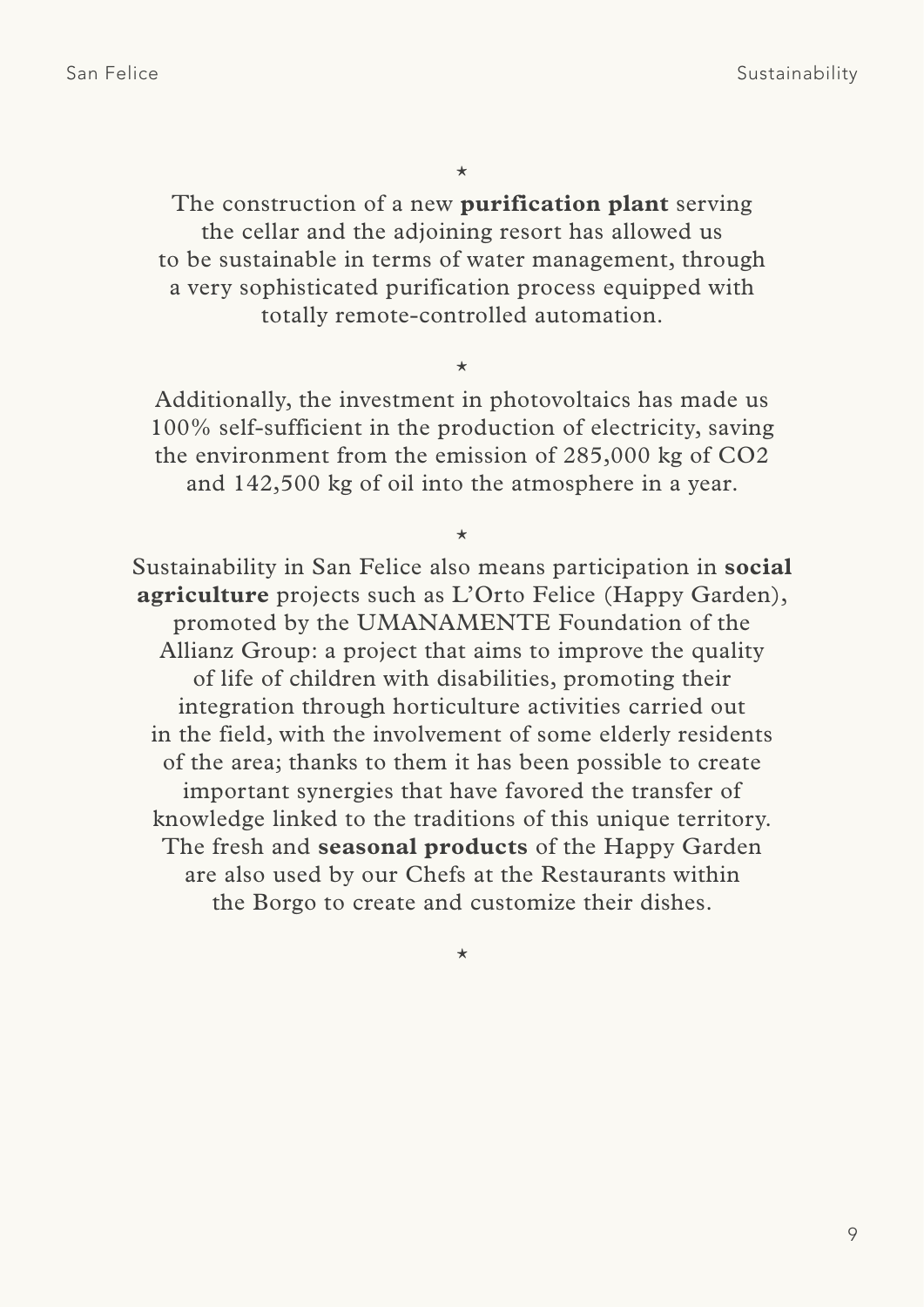San Felice Sustainability

Our hotel is committed to the optimization of recycling, the reduction of waste and the replacement of any plastic material (gifts, amenities, courtesy line) with biodegradable or recyclable materials.

\*

We heat our rooms and the wellness center through a wood chip biomass system which is an excellent alternative to fuels. In fact, contrary to fossil-based energy sources such as gas, woody biomass is a renewable raw material.

\*

Our **laundry is sustainable** too thanks to our partnership with the Soddu industrial laundry, a certified laundry with zero-impact production cycles, powered by energy and raw materials from renewable and reusable sources only.

 $\overline{\phantom{a}}$ 

We have obtained the **My Care certification** from the DNV certification body, which has verified and certified the implementation of proper management of the risk from Covid-19 infection in our hotel.

#### \*

We use 100% **renewable energy** thanks to Enel Energia company, which helps us to safeguard the environment by guaranteeing the origin of energy exclusively from renewable sources: wind, photovoltaic, solar thermal, geothermal, hydroelectric, and even that produced by the wave motion of the tides, as well as biogas and biomass.

Our Borgo, part of the Relais & Châteaux circuit, embraces the philosophy of the association and shares a common cause: to preserve, transmit and enhance the uniqueness and excellence of each cuisine.

\*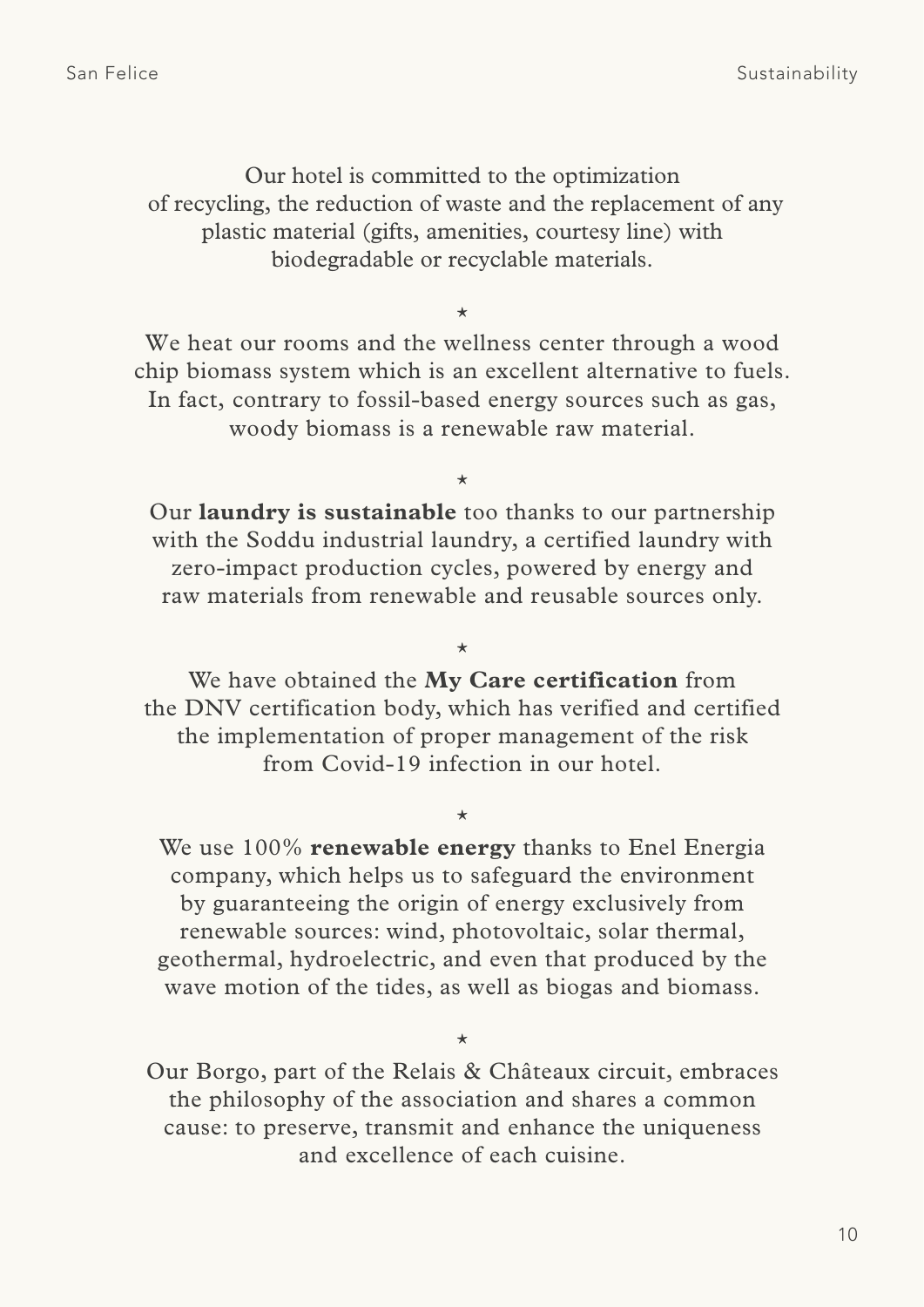### *A Look to the Future*

#### Our commitment to **Sustainability** does not stop there, but looks far away.

#### From **2022**

plastic will be completely replaced with biodegradable or recyclable materials, both in the vineyard and in Hotel.